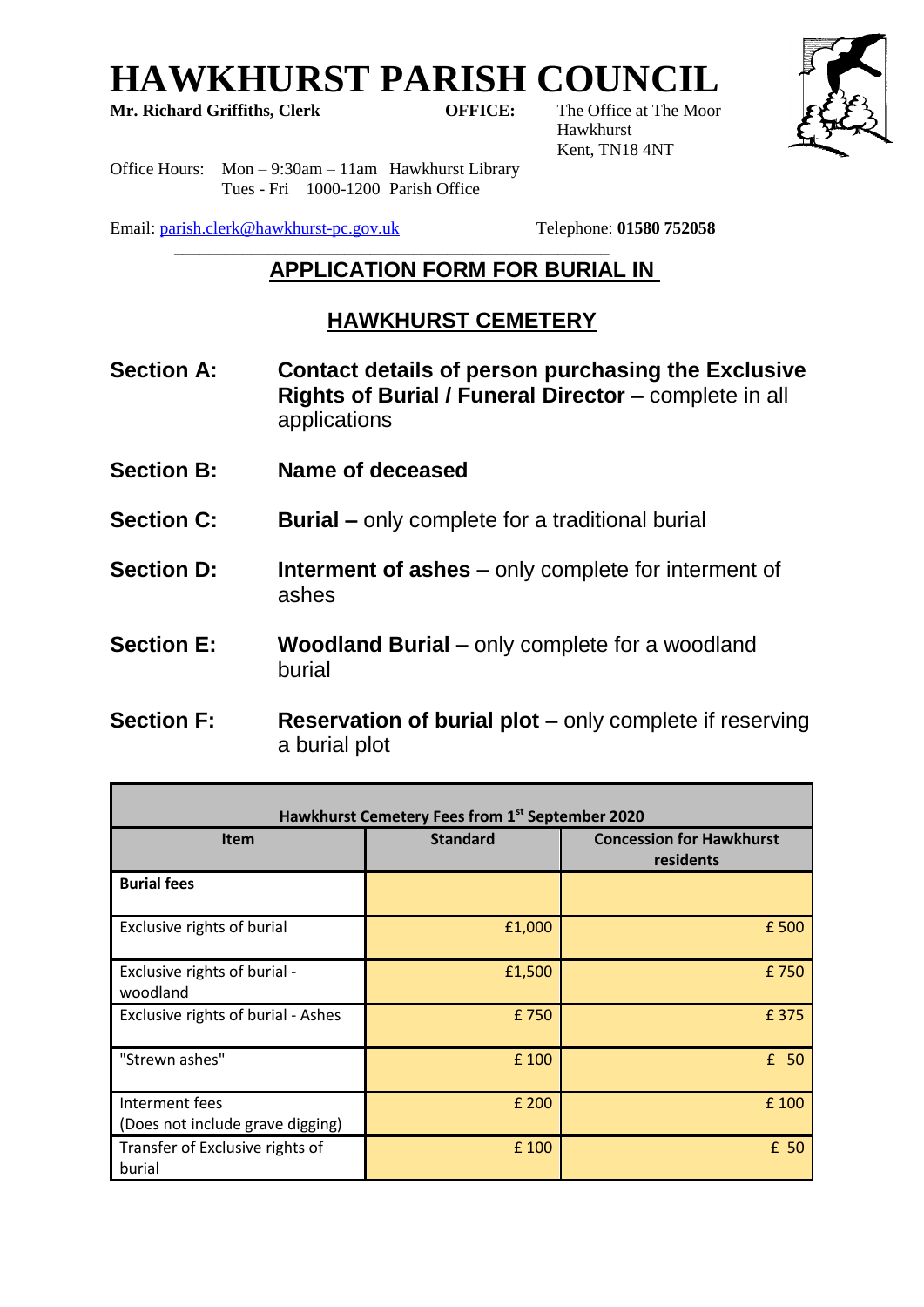| <b>Monuments</b>             |       |      |
|------------------------------|-------|------|
| Memorial                     | £ 200 | £100 |
| <b>Memorial inscriptions</b> | £ 100 | £ 50 |
| Open space                   |       |      |
| Management of Benches        | £ 50  | £50  |

**Note: Our fees do not include the fees for digging a grave. This should be arranged with the Funeral Director.**

**Please ensure that you have read and understand the Hawkhurst Cemetery Rules and Regulations.**

**If you wish to place a memorial you need to complete and return the "Application for permission to erect a Memorial" form.**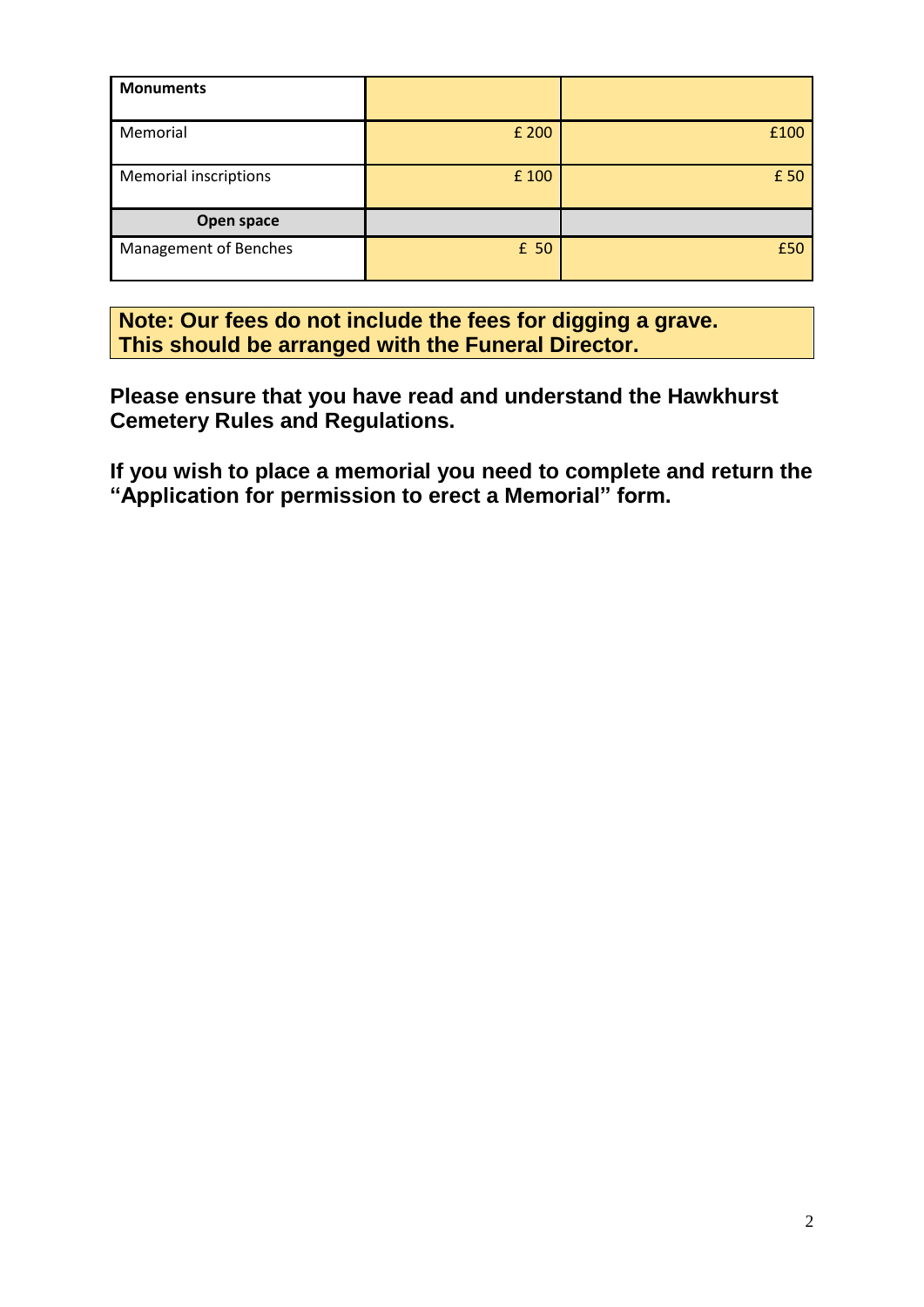# **SECTION A: Contact details of person purchasing the Exclusive Rights of Burial**

## **To be completed in all cases**

| <b>Name</b>                 |                                    |
|-----------------------------|------------------------------------|
|                             |                                    |
|                             |                                    |
|                             |                                    |
|                             |                                    |
|                             |                                    |
|                             | Details of Funeral Director        |
|                             |                                    |
|                             |                                    |
|                             |                                    |
|                             |                                    |
|                             |                                    |
|                             |                                    |
|                             |                                    |
|                             | <b>SECTION B: NAME OF DECEASED</b> |
| <b>Name of Deceased</b>     |                                    |
| <b>Address</b>              |                                    |
|                             |                                    |
| Date of Death               | <u>Age</u> …………                    |
| <b>Where Death Occurred</b> |                                    |
|                             |                                    |

**Note:** 

**The Registrar's Certificate of Death (green form) and or Certificate of Cremation will be required in all cases**.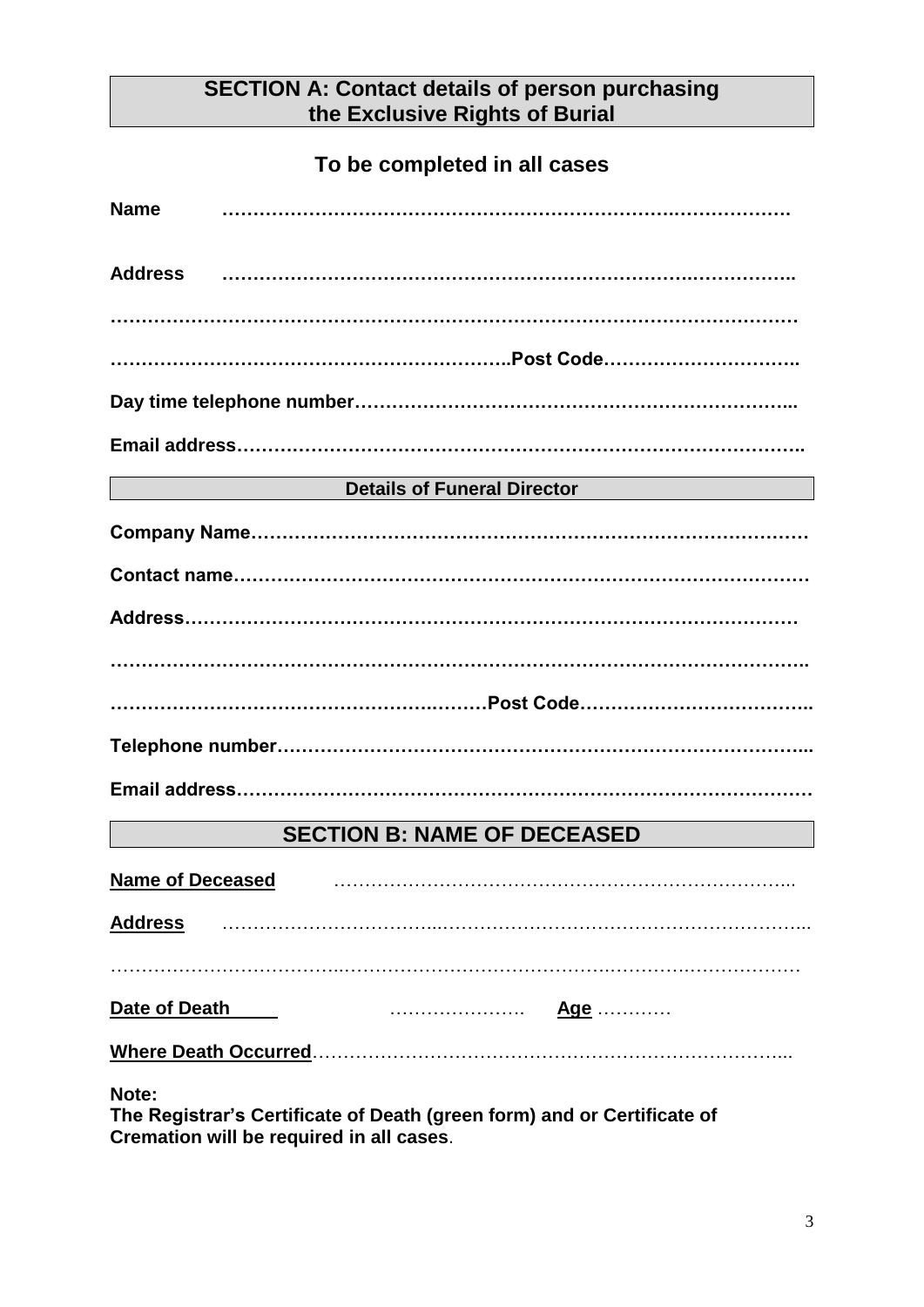| <b>SECTION C: BURIAL</b>   |                                                                                                                                                                   |
|----------------------------|-------------------------------------------------------------------------------------------------------------------------------------------------------------------|
| Date of Burial             |                                                                                                                                                                   |
|                            | <b>New Grave</b>                                                                                                                                                  |
|                            |                                                                                                                                                                   |
| <b>Grave Details</b>       | <b>Block</b> <u>Row</u> <u>Plot</u>                                                                                                                               |
| <b>Single/Double Depth</b> |                                                                                                                                                                   |
|                            | <b>Re-open Grave</b>                                                                                                                                              |
|                            |                                                                                                                                                                   |
|                            | Block Row  Plot Headstone Y/N                                                                                                                                     |
|                            |                                                                                                                                                                   |
| comply with them.          | I hereby apply for permission to effect a burial / interment in Hawkhurst Cemetery. I<br>have read the Hawkhurst Cemetery Rules and Regulations 2019 and agree to |
|                            |                                                                                                                                                                   |

### **To Be Completed by Parish Council**

#### **Confirm Grave Details**

| <b>Block</b>       | Row | <b>Plot</b> | <b>Exclusive</b><br><b>Rights of Burial</b> | <b>Interment</b><br>fee |
|--------------------|-----|-------------|---------------------------------------------|-------------------------|
|                    |     |             |                                             |                         |
| <b>Payment due</b> |     |             |                                             |                         |

I confirm that the Hawkhurst Cemetery Rules and Regulations 2019 have been given to the purchaser of the Exclusive Rights of Burial. That full payment as above has been received.

| (on behalf of the Parish Council) |  |
|-----------------------------------|--|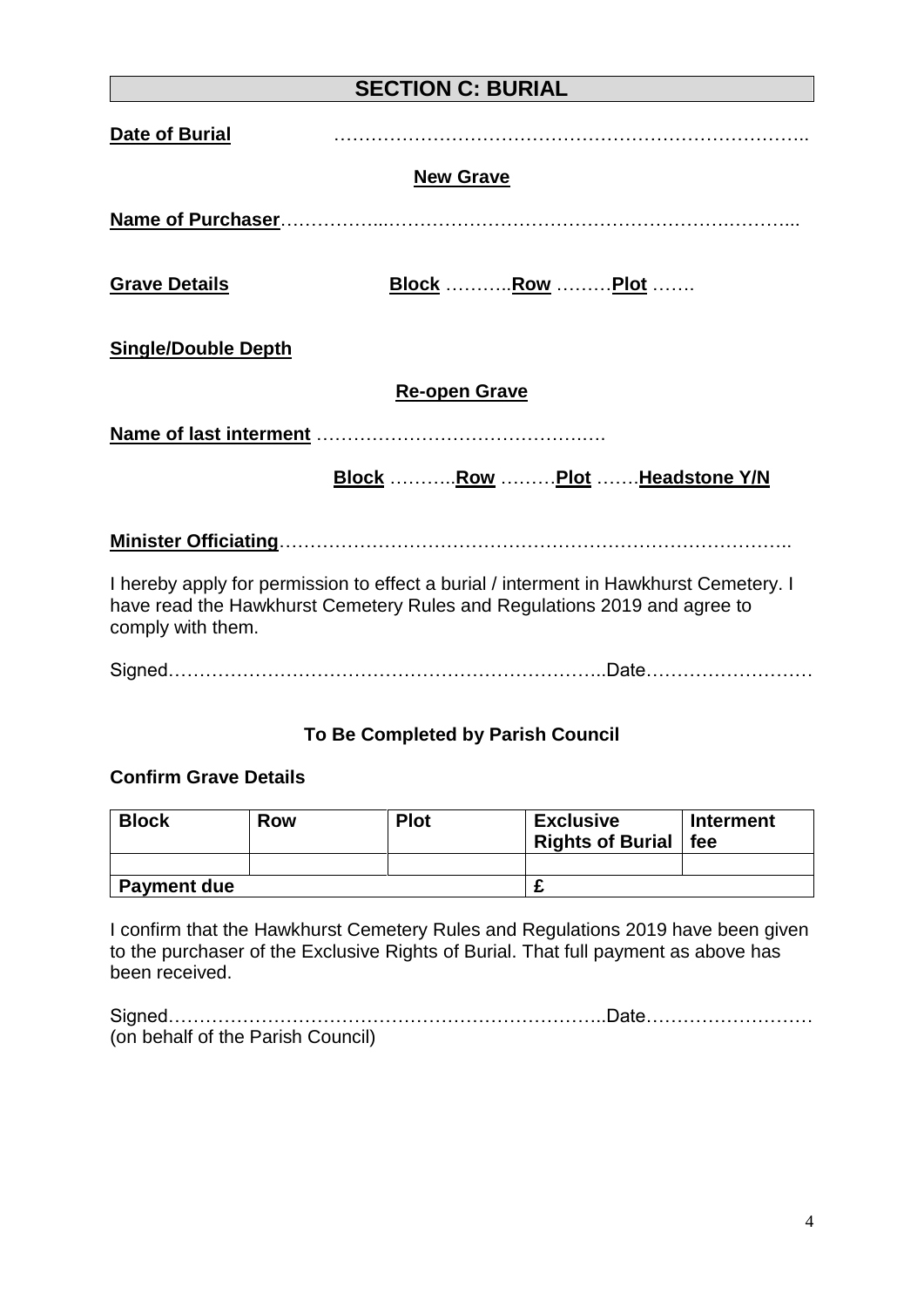# **SECTION D: INTERMENT OF ASHES**

| <b>INTERMENT OF ASHES: DATE:</b>                                                                                                                                  |                      | <b>TIME:</b>          |
|-------------------------------------------------------------------------------------------------------------------------------------------------------------------|----------------------|-----------------------|
|                                                                                                                                                                   | <b>New Grave</b>     |                       |
|                                                                                                                                                                   |                      |                       |
| <b>Grave Details</b>                                                                                                                                              |                      | <b>Block</b> Row Plot |
| <b>Single/Double Depth</b>                                                                                                                                        |                      |                       |
|                                                                                                                                                                   | <b>Re-open Grave</b> |                       |
|                                                                                                                                                                   |                      |                       |
| Block Row  Plot  Headstone Y/N                                                                                                                                    |                      |                       |
|                                                                                                                                                                   |                      |                       |
| I hereby apply for permission to effect a burial / interment in Hawkhurst Cemetery. I<br>have read the Hawkhurst Cemetery Rules and Regulations 2019 and agree to |                      |                       |

Signed……………………………………………………………..Date………………………

#### **To Be Completed by Parish Council**

#### **Confirm Grave Details**

comply with them.

| <b>Block</b>       | Row | <b>Plot</b> | <b>Exclusive</b><br><b>Rights of</b><br><b>Burial Ashes</b> | <b>Interment</b><br>fee |
|--------------------|-----|-------------|-------------------------------------------------------------|-------------------------|
|                    |     |             |                                                             |                         |
| <b>Payment due</b> |     |             |                                                             |                         |

I confirm that the Hawkhurst Cemetery Rules and Regulations 2019 have been given to the purchaser of the Exclusive Rights of Burial. That full payment as above has been received.

| (on behalf of the Parish Council) |  |
|-----------------------------------|--|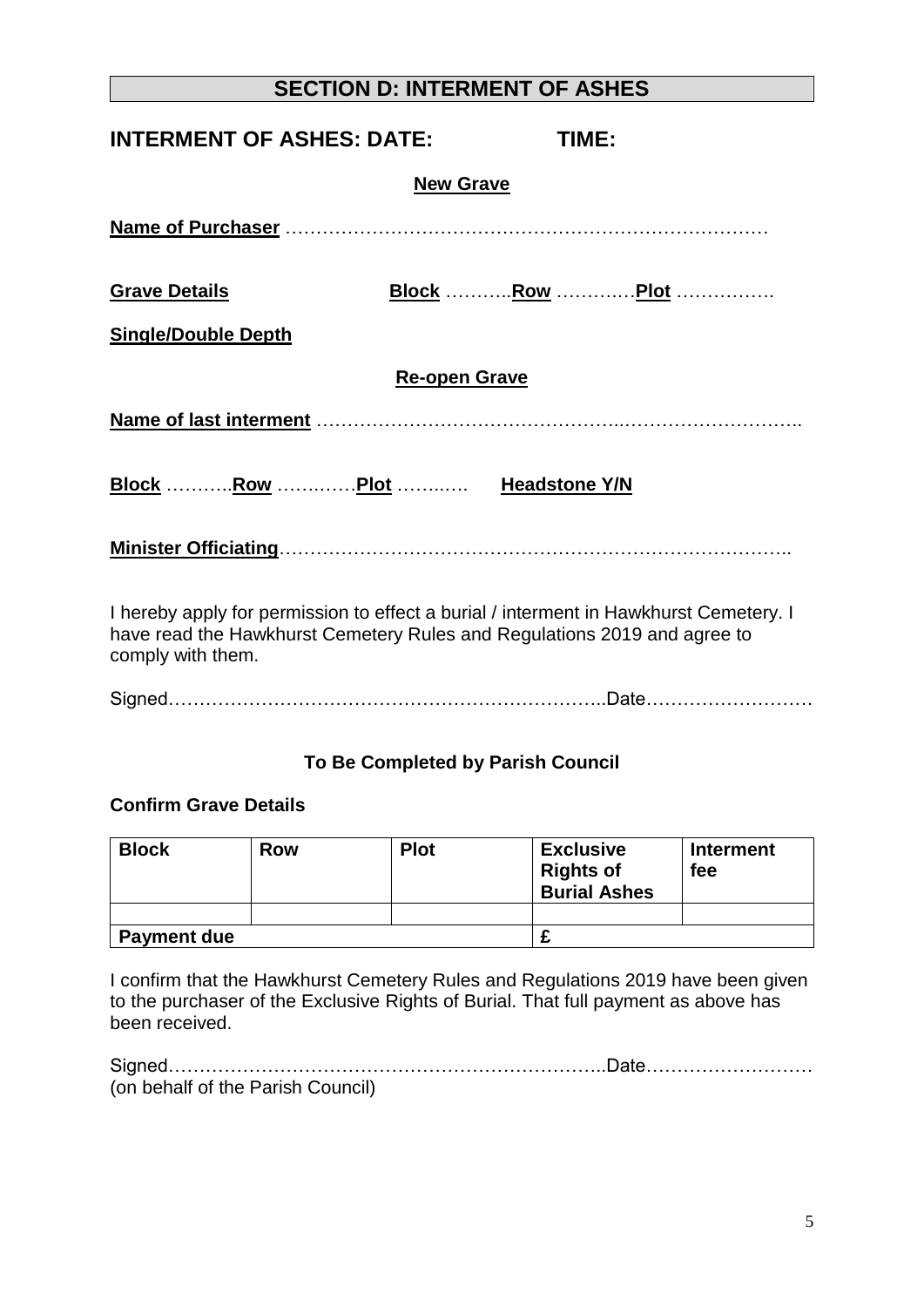# **SECTION E: WOODLAND BURIAL**

|                            | <b>New Grave</b>                                                                                                                                                  |
|----------------------------|-------------------------------------------------------------------------------------------------------------------------------------------------------------------|
|                            |                                                                                                                                                                   |
| <b>Grave Details</b>       | Section  Plot                                                                                                                                                     |
| <b>Single/Double Depth</b> |                                                                                                                                                                   |
|                            |                                                                                                                                                                   |
|                            | <b>Re-open Grave</b>                                                                                                                                              |
|                            |                                                                                                                                                                   |
|                            |                                                                                                                                                                   |
| comply with them.          | I hereby apply for permission to effect a burial / interment in Hawkhurst Cemetery. I<br>have read the Hawkhurst Cemetery Rules and Regulations 2019 and agree to |

Signed……………………………………………………………..Date………………………

#### **To Be Completed by Parish Council**

#### **Confirm Grave Details**

| <b>Block</b>       | <b>Row</b> | <b>Plot</b> | <b>Exclusive</b><br><b>Rights of</b><br>woodland Burial<br>fee | <b>Interment</b><br>fee |
|--------------------|------------|-------------|----------------------------------------------------------------|-------------------------|
|                    |            |             |                                                                |                         |
| <b>Payment due</b> |            |             |                                                                |                         |

I confirm that the Hawkhurst Cemetery Rules and Regulations 2019 have been given to the purchaser of the Exclusive Rights of Burial. That full payment as above has been received.

| (on behalf of the Parish Council) |  |
|-----------------------------------|--|